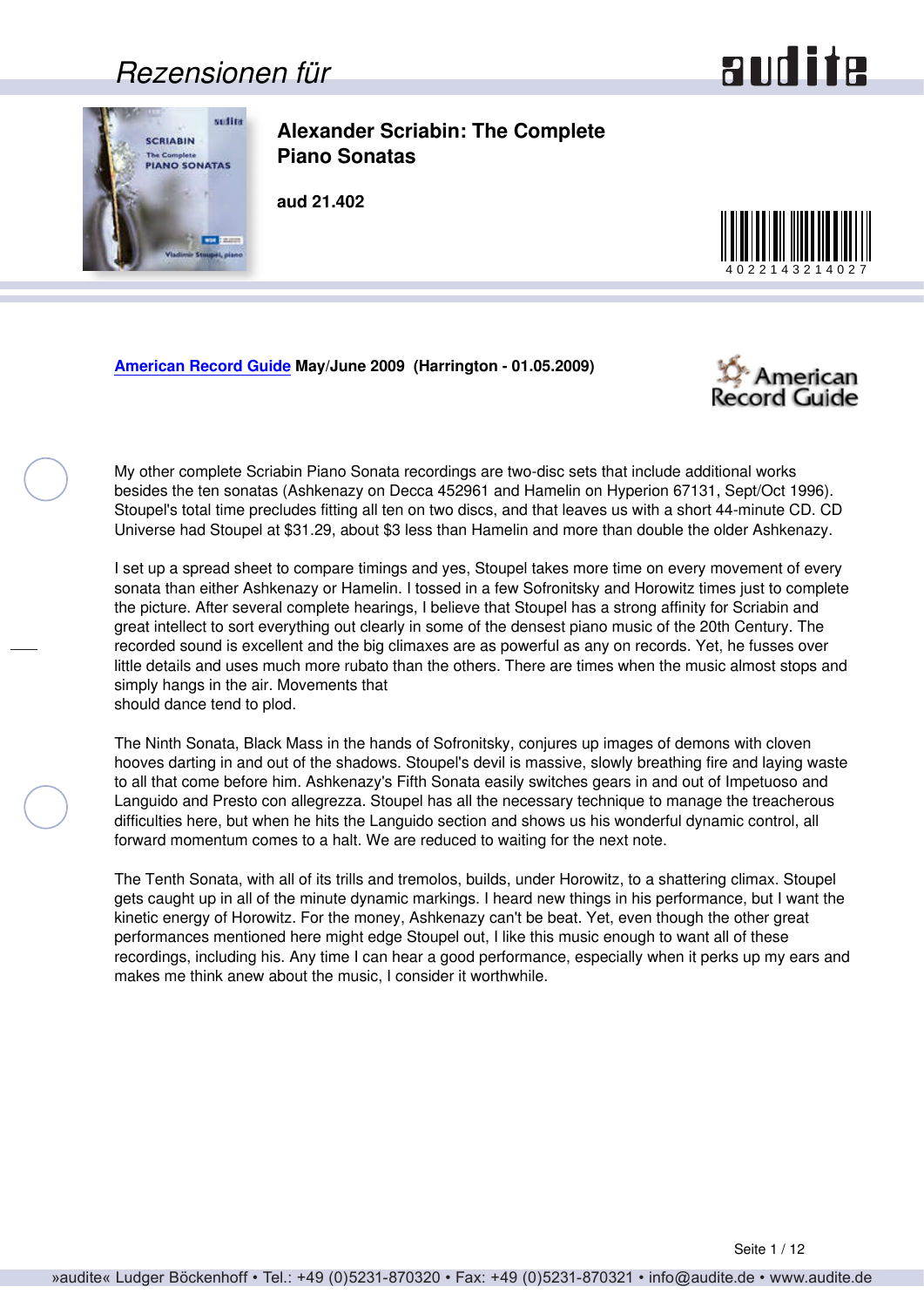#### <span id="page-1-0"></span>**Arte September 2008 (Mathias Heizmann - 09.09.2008)**

**Alexander Skrjabin: Die Klaviersonaten (Gesamtausgabe)**

*Der russische Pianist Vladimir Stoupel legt eine der besten Gesamtausgaben der "Klaviersonaten" von Skrjabin vor. Eine wegweisende Interpretation*

Alexander Skrjabin: Die Klaviersonaten (Gesamtausgabe)

*Rezensionstext wird aus urheberrechtlichen Gründen nicht vollständig angezeigt.*

**Audiophile Audition August 13, 2008 (John Sunier - 13.08.2008)**



The maniacal composer began under Chopin's influence but developed a whole new...

*Rezensionstext wird aus urheberrechtlichen Gründen nicht vollständig angezeigt.*

**Bayern 4 Klassik - CD-Tipp 26. Juni 2008 (Michael Schmidt - 26.06.2008)**



Alexander Skrjabin war nicht nur ein visionärer Komponist und virtuoser Pianist, sondern auch ein Mystiker und Prophet, der die Welt mit seiner Kunst in einen ekstatischen Zustand der Auflösung und Verwandlung versetzen wollte. Das zeigen aufs Deutlichste auch seine zehn Klaviersonaten, meisterhaft interpretiert von Vladimir Stoupel.

Alexander Skrjabin war nicht nur ein visionärer Komponist und virtuoser Pianist, sondern auch ein Mystiker und Prophet, der die Welt mit seiner Kunst in einen ekstatischen Zustand der Auflösung und Verwandlung versetzen wollte. Als letzte und größte Lebensaufgabe plante er ein "Mysterium", eine Art synästhetisch-liturgisches Ritual aus Tönen, Farben, Düften, Bewegungen und Berührungen. Das "Mysterium" sollte in einen orgiastischen Tanz der Teilnehmer und dann in einen kosmischen Liebesbrand münden. Skrjabins Ekstasemystik trägt deutlich erotische Züge. In seinen musikalischen Werken äußern sich diese als typische Steigerungsverläufe vom sehnsüchtigen Erwachen bis hin zur orgiastisch-triumphalen Verwandlung. Dieses auch für Skrjabins Klaviersonaten so typische Verlaufsprinzip zeigt sich zum Beispiel in seiner 4. Sonate aus dem Jahr 1903, deren sehnsüchtig-träumerisches Anfangsthema nach komplexen Verwandlungen und Steigerungen eine gewaltige Metamorphose durchmacht. Als Mischung aus den verstaubten Archiven Chopins und der Sonne van Goghs beschrieb der russische Schriftsteller Boris Pasternak einmal die Musik seines Landsmanns Skrjabin. Bei Henry Miller erzeugte sie Empfindungszauber aus "Eisbad, Kokain und Regenbogen".

Skrjabins komplexes, zwischen Spätromantik und Expressionismus oszillierendes Ouevre ist überwiegend auf das Klavier fokussiert und stellt höchste musikalische sowie technische Ansprüche. Nur wenige Pianisten haben sich der Herausforderung einer zyklischen Interpretation seiner zehn Klaviersonaten gestellt. Zu ihnen gehört nun auch der russische Pianist Vladimir Stoupel, der mit französischem Pass in Berlin lebt und als Geheimtipp für spätromantische Klaviermusik gilt. So zart und zugleich so sehrend wie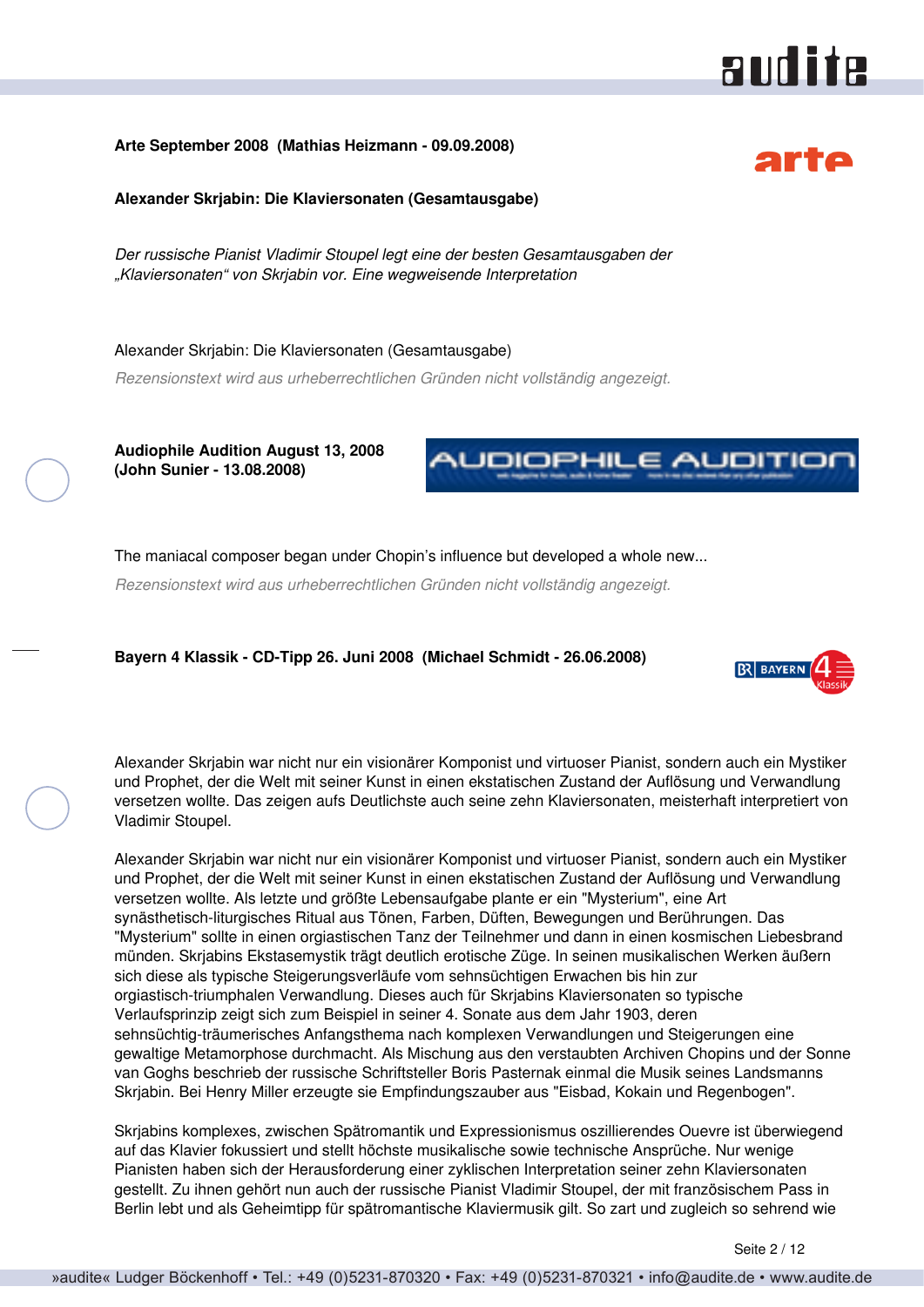

<span id="page-2-0"></span>bei Vladimir Stoupel hat man den sehnsüchtig-träumerischen Anfangsteil von Skrjabins 4. Klaviersonate noch nicht gehört. Dabei akzentuiert Stoupel besonders die Mittelstimmen, deren drängende Chromatik den Begehrenscharakter dieser Musik prägt. Und wenn die Sonate aus diesen Sehnsuchtskeimen zu immer rauschhafteren Steigerungen erblüht, dann gestaltet er das weniger mit rasenden Tempi oder krachender Lautstärke als vielmehr klanglich-gestisch, mit lyrischer Expressivität. Stoupels Interpretationsstil fasziniert auch bei Skrjabins Spätwerk wie zum Beispiel der 9. Sonate aus dem Jahr 1913, die der Komponist selber als "Schwarze Messe" bezeichnete. Als "Entweihung des Heiligtums" charakterisierte Skrjabin den fortschreitenden Verzerrungsprozess des chromatisch absteigenden, zugleich düsteren und sehnsüchtigen Anfangsgebildes dieser Sonate. Im Finale erscheint dieses Gebilde dann zu einem martialischen Marsch gesteigert. Wohltuend enthält sich Stoupel hier wie in seiner gesamten Sonaten-Neueinspielung jeglichem bloß vordergründigen Abbrennen pianistischer Feuerwerke. Dafür lässt er sich immer wieder auf die oft ambivalenten Stimmungslagen ein, was seinem Skrjabin-Spiel eine magische Subtilität verleiht. Mit seiner agogischen Freiheit erinnert es zudem an Skrjabins eigenen Klavierstil, der durch einige Welte-Mignon-Aufnahmen aus dem Jahr 1910 dokumentiert ist.

**BBC Radio 3 12 July 2008 (Kevin Bee - 12.07.2008)**



But first let's hear some impressive Scriabin from Russian pianist and conductor...

*Rezensionstext wird aus urheberrechtlichen Gründen nicht vollständig angezeigt.*

**Diverdi Magazin 173 / septiembre 2008 (Arturo Reverter - 01.09.2008)**

**En la búsqueda del éxtasis**

*Vladimir Stoupel graba para audite todas las sonatas para piano de Alexander Scriabin*

A través de sus diez sonatas Scriabin nos cuenta, de manera sucinta, su evolución como músico, nacido a la sombra de la herencia de Chopin y Liszt, envuelto más tarde en refinadas sonoridades de aroma impresionista y entregado por último a la búsqueda de un misticismo que hoy nos parece un tanto demodé, pero que en su momento fue un poderoso acicate para que, en cualquier caso, el compositor nos ofreciera unos pentagramas muchas veces enigmáticos, siempre alucinados e intensos. Sombríos soliloquios, ramalazos y fulgores de una sorprendente luminosidad, sugerentes y repetitivos desarrollos, con soluciones armónicas y planteamientos acórdicos de rara originalidad, van construyendo el extraño mundo de este visionario. Su música, cada vez más concentrada, la persecución del acorde mistico otorgan una temperatura desusada a sus propues tas, en las que brilla un lenguaje que se mueve entre la ternura y la vigorosa expansión dramática. A veces, el compositor establece curiosas relaciones entre las notas y elementos naturales o sobrenaturales – Sonatas n° 2 y n° 10 – y otras encuentra, con inteligentes procedimientos cromáticos y empleo, si viene al caso, de intervalos elocuentes – tritono –, una dimensión demoníaca, cual es el caso de la Sonata n° 9, llamada Misa negra, una de las más conocidas de una colección escrita entre 1892 y 1913.

Hay también mucho de poético en las formulaciones de Scriabin, que se inspiró no pocas veces en escritos suyos o de su segunda mujer. Todo ello configura uno de los universos más sugerentes y excitantes de la literatura pianística que transcurre en la transición del XIX al XX. El músico supo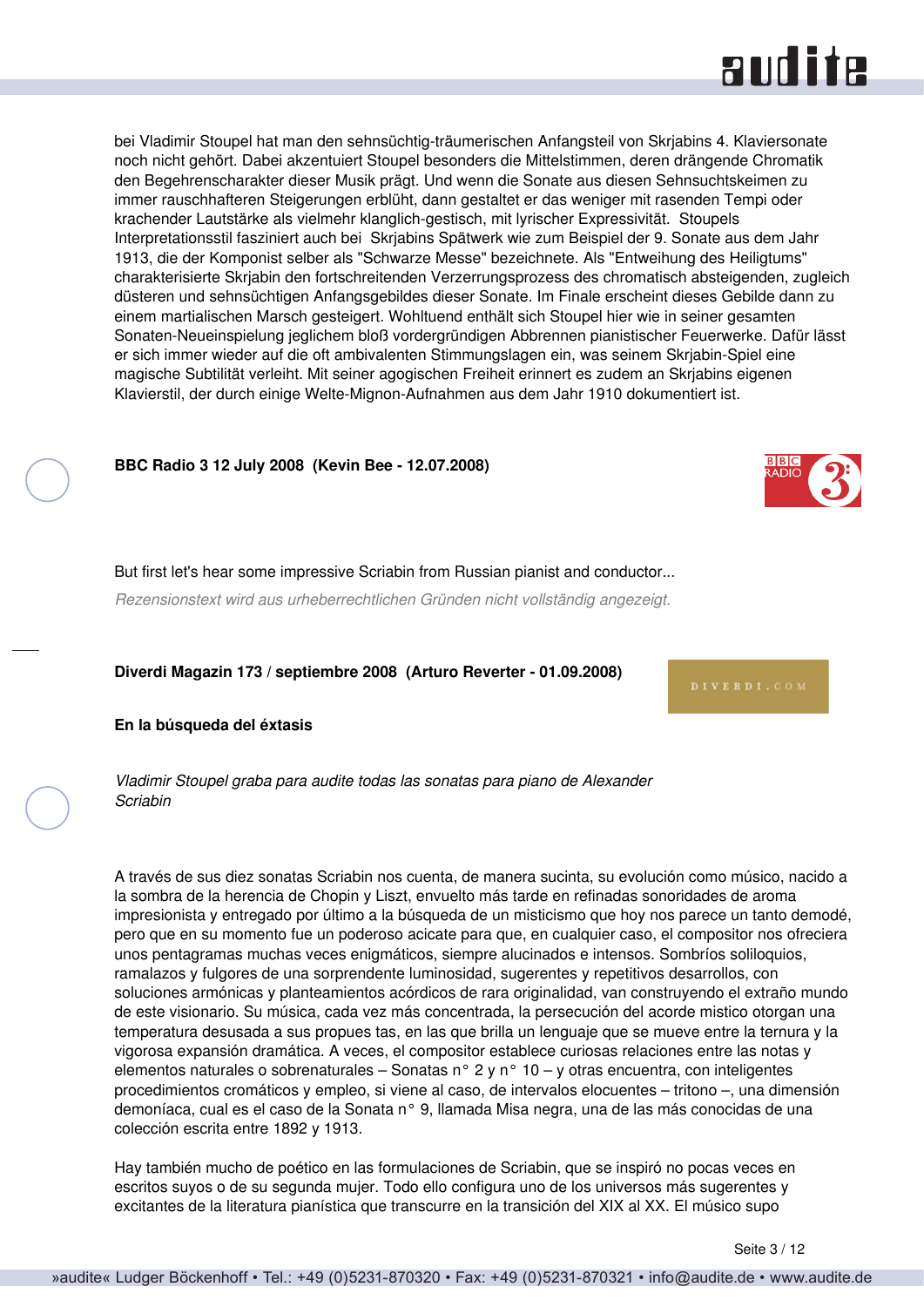### and ite

<span id="page-3-0"></span>concentrar magistralmente en estas sonaras, y en muchas otras composiciones – estudios, preludios, valses, poemas, variadas piezas –, todo ese turbulento mundo que le preocupaba, angustiaba y obsesionaba y del que emanaba un lirismo en ocasiones enfermizo pero siempre efectivo, incluso efectista, y, por supuesto, extraordinariamente atractivo y que tanto ha cautivado a los más grandes pianistas. Desde Sofronitsky a Horowitz o Gieseking, casi todos los artistas del teclado han buscado traducir a sonidos las peculiares, a veces tan lisztianas, partituras de nuestro compositor. Vladimir Stoupel es uno de los que últimamente se han interesado en él.

No conocíamos a este pianista ruso más que de lejanas referencias. No ha grabado demasiado. Por lo que hemos escuchado, es un excelente instrumentista y buen músico, que desarrolla, según se nos dice, también su actividad en el campo directorial y que reside en Berlín desde 1985. Es un artista todavía relativamente joven, que nos muestra en estas interpretaciones una considerable madurez intelectual y expresiva, un criterio musical de primer orden y una capacidad analítica que puede en ciertas oportunidades, no en todas, no estar de más en la exposición de obras frecuentemente alucinadas, que se nos ofrecen como fulgurantes perpetuum mobile de agitado discurrir, como atribuladas muestras de un postromanticismo casi liquidado.

Stoupel posee la técnica adecuada y el entendimiento justo para brindarnos unas interpretaciones que nos dejan ver las luces y las sombras de las composiciones, en ocasiones más bien esquinadas pese a su relativa brevedad. En general creemos que el artista frasea con pulcritud, con finura, con exquisita matización, respira con lógica y llega a establecer una atmósfera poética muy sutil en instantes muy definitorios, así en los soliloquios del Allegretto y el Andante de la Sonata n° 3 o en el comienzo, salvados los primeros compases, de la n° 5, sobre la que planea, no podemos evitarlo, la rupturista y abreviada recreación, ya casi histórica, de Richter (concierto en Varsovia, 1972). Pero Stoupel nos gusta mucho, por ejemplo, en el inicio, pianísimo, de la n° 4.

Nos parece que, con todas sus virtudes, su férreo control de acontecimientos, su mesura en los tempi, su equilibrio general, las interpretaciones de este pianista no están siempre embargadas de esa pátina arrebatada, de ese apasionamiento urgente, de ese relampagueo que antecede a la locura o al éxtasis que suele entreverar la mayoría de estas partituras y que podemos respirar y aspirar de una forma más virulenta, en otras aproximaciones salidas, por ejemplo, de las manos de un Ashkenazi, cuya integral (Decca) en dos CD, en lugar de tres, con el aditamento de otras piezas, es una excelente recomendación alternativa: o de las del joven Subdin, de quien hablábamos hace pocos meses. En todo caso, Stoupel es más fino y más sólido que otros pianistas que han grabado recientemente este corpus sonatístico, como Robert Taub (Harmonía Mundi) o Marc-André Hamelin (Hyperion).

#### **[Fanfare](http://www.fanfaremag.com/) March/April 2009 (Peter J. Rabinowitz - 01.03.2009)**

fanfare

The stopwatch is notoriously unreliable when it comes to describing performances, especially when it comes to music as variable in its ebb and flow as Scriabin's. But even though overall tempo isn't everything, it becomes an increasingly dominant interpretive parameter when you push (or sink) toward the extremes. And Vladimir Stoupel, a Russian-born pianist now in his mid-forties, is nothing if not extreme: these performances are consistently slow, often extremely slow, and sometimes nearly immobile. Take the Fifth Sonata: most performances clock in between 12 and 13 minutes, with a few speeders crossing the finish line in under 11 and a couple of tortoises taking 14 or so. Okashiro, whose performance was until now the slowest I knew, takes just over a quarter of an hour – but Stoupel trudges along more than a minute behind her, having relished (even ravished) every meno vivo marking in the score. This is hardly atypical of Stoupel's set. His account of the Third's first movement makes Gould's sound up-tempo; his Sixth is, by a good two minutes, the slowest in my collection; moments of the Ninth may make you think the music has simply expired.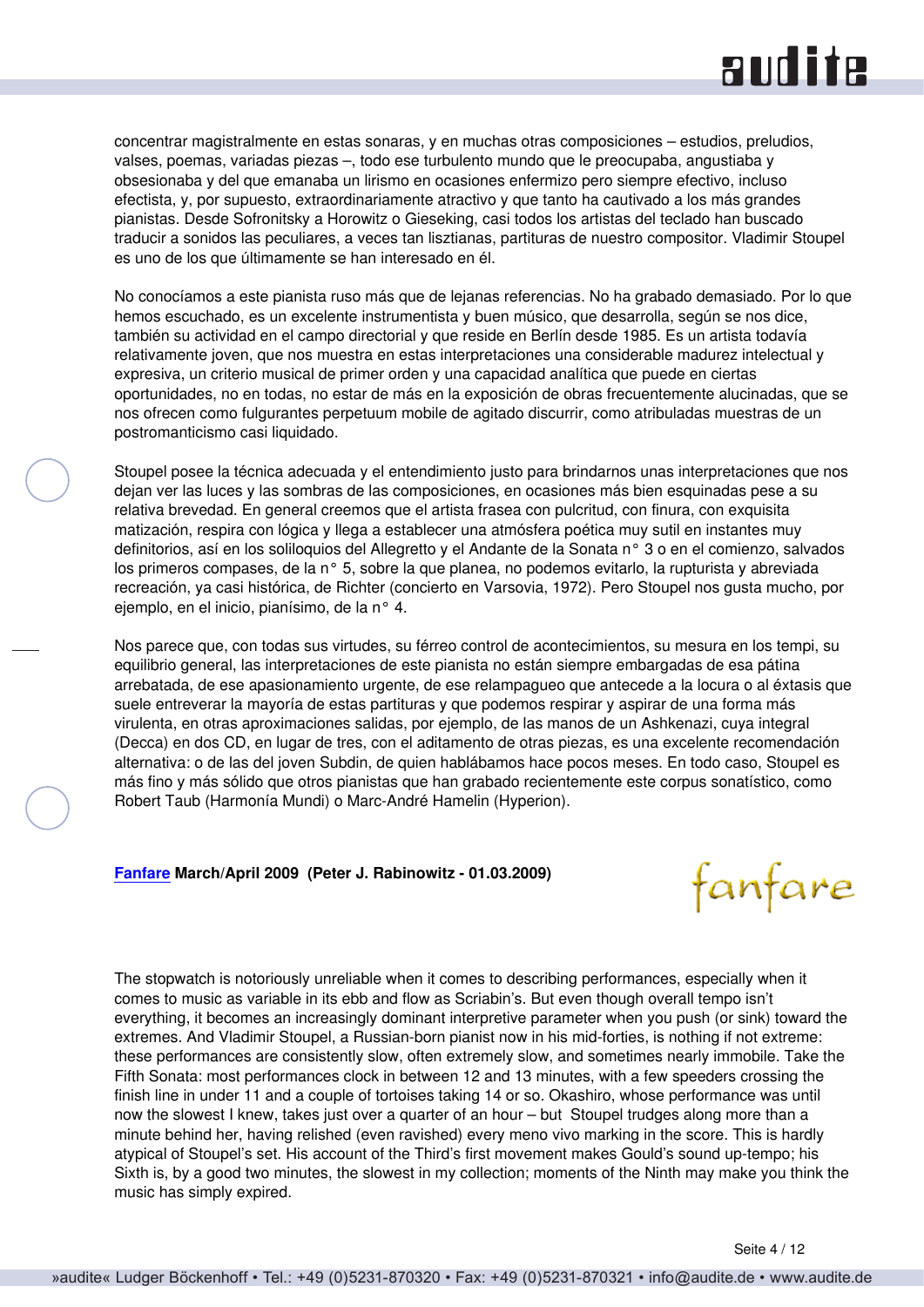### **RUD ite**

<span id="page-4-0"></span>I suspect that no one could sustain the music at these glacial tempos – but if any pianist could, he or she would have to depend on a kind of textural clarity and plasticity of phrasing that, on the evidence here, Stoupel simply doesn't possess. These are bass-saturated performances in which the bottom register (in alliance with the right foot) often covers everything else that's going on (listen to the left-hand octaves in the third movement of the First). And even when the main material is audible, motivic profile is weak and contrapuntal lines are insufficiently differentiated: rarely has the climax of the Ninth sounded so much like aimless banging. As for the music's long lines: Stoupel's shortness of breath often gives the music a foursquare quality that makes the readings sound even more lethargic than they are (try, as but two examples, the huff-and-puff phrasing of the Eighth or the heavy-lifting in the climaxes of the Tenth).

In sum, these are dark, heavy, and unsubtle performances that lumber where they should leap, insist where they should hint, and drone on where they should come to the point. If Hamelin, especially in the late music, gives us an aquarium of darting iridescent tropicals, what we get here is a tank stocked with jellyfish.

Isn't there anything here to enjoy? Sure: the still opening of the Fourth, the uneasy harmonic haze in the third movement of the Third, the wide dynamic range capped by an overpowering sonority in the climaxes throughout (the second movement of the Second and the Sixth are especially imposing). But for the most part, this is playing in which Scriabin's fire has been doused and his transgressive ecstasy transformed into deadly duty. As I've said often, Hamelin's rapturously airy cycle (20:1) is my benchmark; but even for readers ready to duplicate, there are lots of preferable alternatives. Kasman's hard-hitting set (29:3) provides an especially illuminating second opinion; so does Ogdon's sometimes manic tour of the repertoire. Then, of course, there are classic recordings of individual sonatas by Richter (his Carnegie Fifth is especially imposing, 29:6), Horowitz, Sofronitsky, Kun Woo Paik, and Wild. Even with Audite's excellent engineering, this release – the only cycle ever to require three CDs – simply isn't competitive.

#### **Fono Forum November 2008 (Mario-Felix Vogt - 12.10.2008)**



#### **Wechselhaft**

Alexandr Skrjabins Klaviersonaten stellen aufgrund ihrer exorbitanten pianistischen Ansprüche und ihrer strukturellen Komplexität eine Herausforderung für jeden Interpreten dar. Der russischstämmige Pianist Vladimir Stoupel nähert sich der Sonaten-Dekalogie nicht mit der Virtuosen-Pranke, sondern interpretiert Skrjabins ekstatische Ausbrüche eher sinfonisch-breit und pathetisch, mit vollem Klang und ohne klirrende Härte; eine besondere Aufmerksamkeit lässt er außerdem den zärtlich-verträumten Abschnitten zukommen.

Das Auskosten dieser lyrischen Momente, das Stoupel als sensibel nuancierenden Pianisten mit beachtlichem Klangsinn ausweist, geschieht allerdings häufig auf Kosten der "großen Linie". Die eigentlich kompakte einsätzige fünfte Sonate gerät deshalb episodenhaft, Ähnliches gilt auch für den Kopfsatz der vierten Sonate. Weiterhin ist seine dynamische Gestaltung bisweilen undifferenziert, dann hat sein Piano die gleiche Intensität und "Misterioso"-Farbe wie ein vorangegangenes Pianissimo. Außerdem ist sein Spiel stellenweise auch etwas kraftlos und weich. Dann fehlt im Kopfsatz der dritten Sonate das dramatische Moment, in der siebten Sonate "Weiße Messe" Brillanz und rhythmischer Schwung und in der neunten Sonate "Schwarze Messe" schließlich der diabolische Furor.

Im Kopfsatz der ersten Sonate trifft er hingegen den heroisch-aggressiven Gestus und in der sechsten den mystischen Grundton. Am überzeugendsten ist seine Darstellung der achten Sonate, sie besticht durch ihre mystisch-nachdenkliche Grundstimmung, kantable melodische Linien und elegant ausgeführte Figuren. Der Klang ist ausgewogen und rund, nur im Bass-Bereich bisweilen etwas diffus.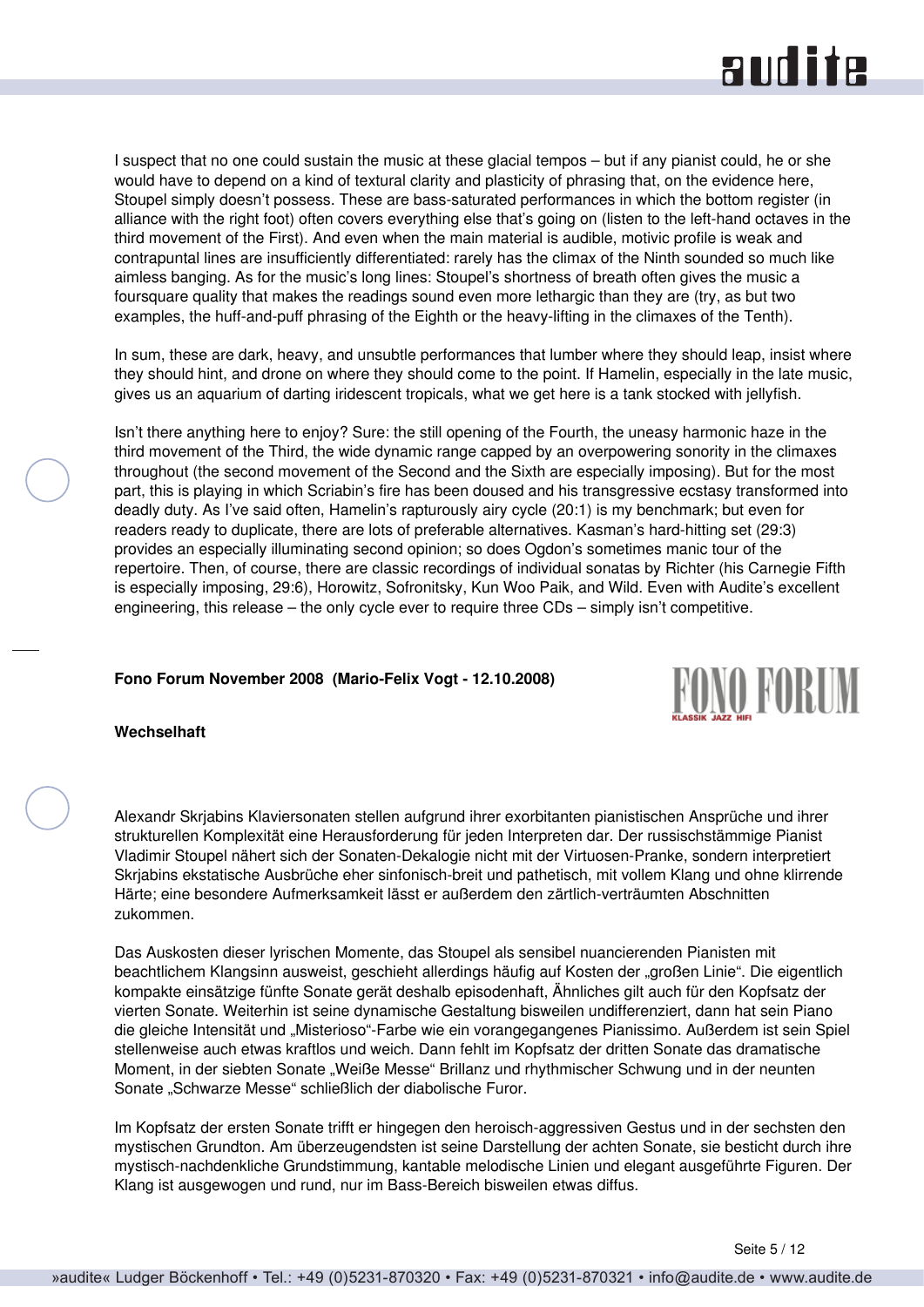#### <span id="page-5-0"></span>**[HiFi & Musik](http://www.hifi-musik.se) NR 1-2 2009 (SJ - 01.01.2009)**

På tre CD har det tyska kvalitetsbolaget Audite fått rum med Alexander... *Rezensionstext wird aus urheberrechtlichen Gründen nicht vollständig angezeigt.*

**[klassik.com](http://www.klassik.com) Juli 2008 (Jan Kampmeier - 25.07.2008) Quelle: [http://magazin.klassik.com/reviews/revie...](http://magazin.klassik.com/reviews/reviews.cfm?TASK=REVIEW&RECID=13061&REID=8545)**

**Keine Apokalypse**

Keine Apokalypse *Rezensionstext wird aus urheberrechtlichen Gründen nicht vollständig angezeigt.*

**L'éducation musicale n° 21 - Septembre 2008 ( - 01.09.2008)**

Rares sont les pianistes à avoir osé programmer – au concert –... *Rezensionstext wird aus urheberrechtlichen Gründen nicht vollständig angezeigt.*

**NDR Kultur Neue CDs | 11.06.2008 15:30 Uhr (Friederike Westerhaus - 11.06.2008)**

Er war ein Komponist, der Grenzen sprengen wollte: der Russe Alexander Scriabin. Das traditionelle Schema der Sonate lehnte er ebenso ab wie - in späteren Jahren - die Dur-Moll-Tonalität, die er auf der Suche nach neuen Ausdrucksdimensionen hinter sich ließ. Und so wurde der 1871 geborene Komponist und Pianist einer der zentralen Brückenbauer zwischen Spätromantik und Moderne. Dieser stilistische Weg lässt sich in seinen zehn Klaviersonaten nachvollziehen, die zwischen 1892 und 1913 entstanden. Der russische Pianist Vladimir Stoupel hat sich den gesamten Zyklus vorgenommen und ihn auf insgesamt drei CDs eingespielt.

Alexander Scriabin war wohl einer der größten Exzentriker der Musikgeschichte - und ein unverbesserlicher Egozentriker. In seinen Werken kreist er um sich selbst. Anfangs geht es noch um Erlebnisse wie eine romantische Nacht am Meer, die er in der zweiten Sonate thematisiert.

Doch dann dringt Scriabin immer weiter in sein Innerstes vor. Für Vladmir Stoupel eine große Herausforderung.

"Was macht diese Musik so unglaublich komplex, ist die Tatsache, dass Alexander Scriabin es geschafft





audite





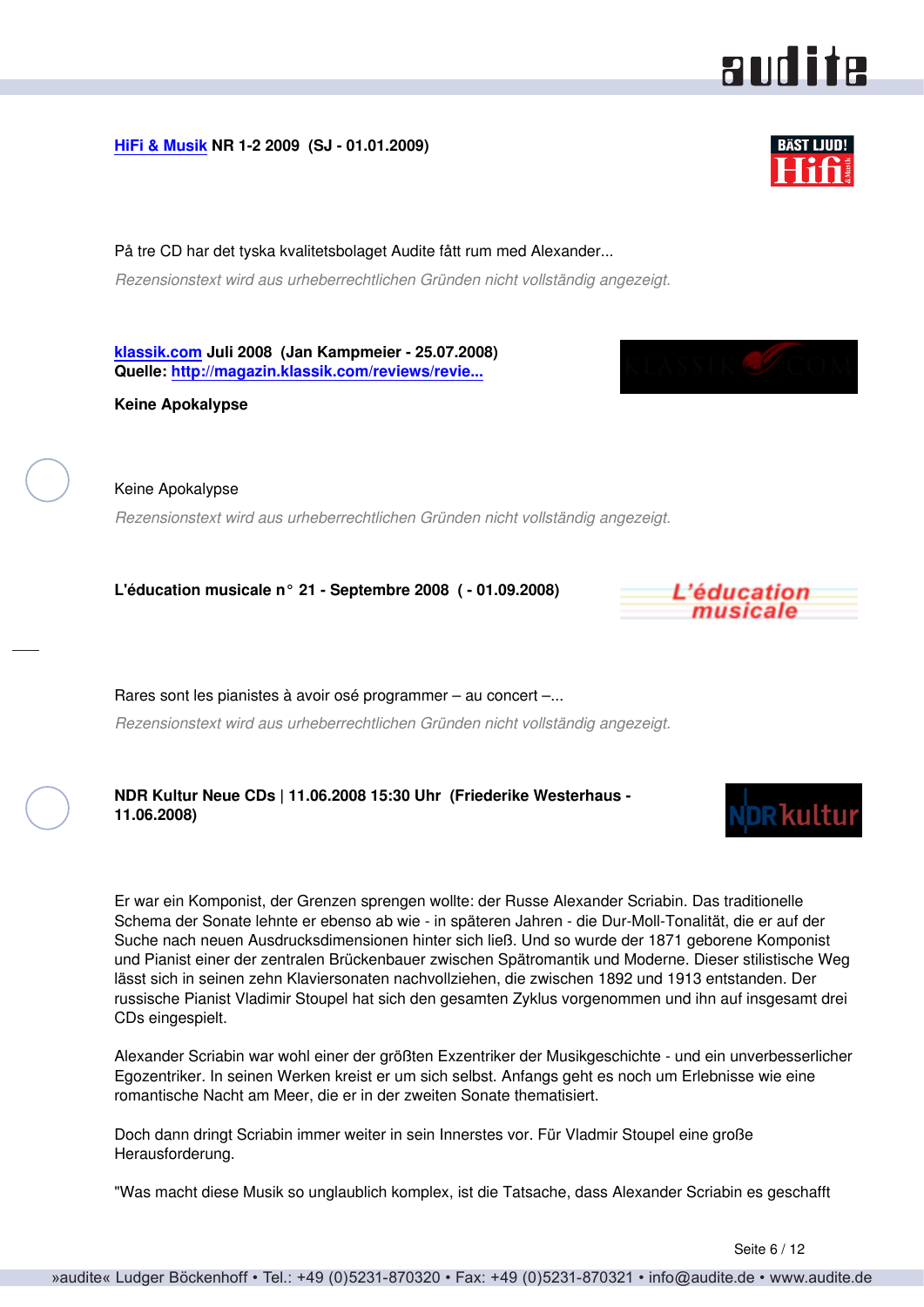<span id="page-6-0"></span>hat, sein Unbewusstes in eine sehr strikte musikalische Form zu gießen. Das sind sozusagen Rundgänge durch das Unbewusste."

#### Die Strukturen der Musik

Die Entwicklung von den frühen spätromantischen Sonaten hin zur Atonalität der späten Sonaten zeichnet Stoupel schlüssig nach. Die Strukturen der Musik werden deutlich, versteckte Melodien hörbar und auch orchestrale Klangfarben lassen sich erkennen. Man spürt, wie eingehend sich Stoupel mit dem Zyklus beschäftigt hat. Dabei hat ihm geholfen, alle Sonaten auswendig zu spielen.

"Für mich spielt das eine sehr große Rolle: wenn man diese Sachen auswendig spielt, dann öffnen sich die Schichten in meinem Unterbewusstsein, die ich mit den Noten nicht öffnen kann."

Technisch sind die Sonaten zum Teil extrem anspruchsvoll. Eine der Schwierigkeiten: Scriabin hatte schon früh eine Verletzung an der rechten Hand. Es heißt, das sei der Grund dafür, dass die linke Hand in seinen Klavierwerken besonders beansprucht wird. Doch Stoupel ist diesem Problem gewachsen:

"Ich bin auch vielleicht in einer etwas besseren Position als manche Kollegen, weil ich ein verkappter Linkshänder bin."

#### Ein zentrales Thema

Doch mindestens genauso problematisch wie die technische Seite ist die Ausdrucksebene der Sonaten. Ab der sechsten Sonate gab es für Scriabin ein zentrales Thema, das sogenannte "Mysterium". Er glaubte an ein gigantisches Gesamtkunstwerk, einen liturgischen Akt mit seiner Musik: in Indien sollte sich die Menschheit dabei in einem ekstatischen Ritus vereinigen und zu einer höheren Bewusstseinsebene aufsteigen. "Weiße Messe" heißt die 7. Sonate von Scriabin.

"Ich verspüre etwas von diesem transzendentalen Zustand, wenn ich seinen Sonaten spiele. Es ist sehr sehr schwer für einen Interpreten, einerseits in diesen transzendentalen Zustand zu kommen - dieser Zustand kann sehr rauschhaft sein - und gleichzeitig die Kontrolle zu behalten."

Doch zu viel Kontrolle? Die Transzendenz, die Stoupel zu spüren glaubt - sie überträgt sich nicht auf den Hörer. Der Taumel, der auch den Zuhörer erfassen müsste, bleibt aus. Und so wird der ungeheuer überhöhte, überfrachtete Ausdrucksgehalt dieser Musik zwar intellektuell nachvollziehbar, aber nur in Maßen emotional erfahrbar. Es lohnt sich sehr, diese Einspielung zu hören. Aber es bleibt eine Distanz, die bei Skrjabin eigentlich nichts zu suchen hat.

**Österreich 21. Juni 2008 ((kh) - 21.06.2008)**



Skrjabin. Der russische Komponist Alexander Skrjabin (1872-1915), dessen...

*Rezensionstext wird aus urheberrechtlichen Gründen nicht vollständig angezeigt.*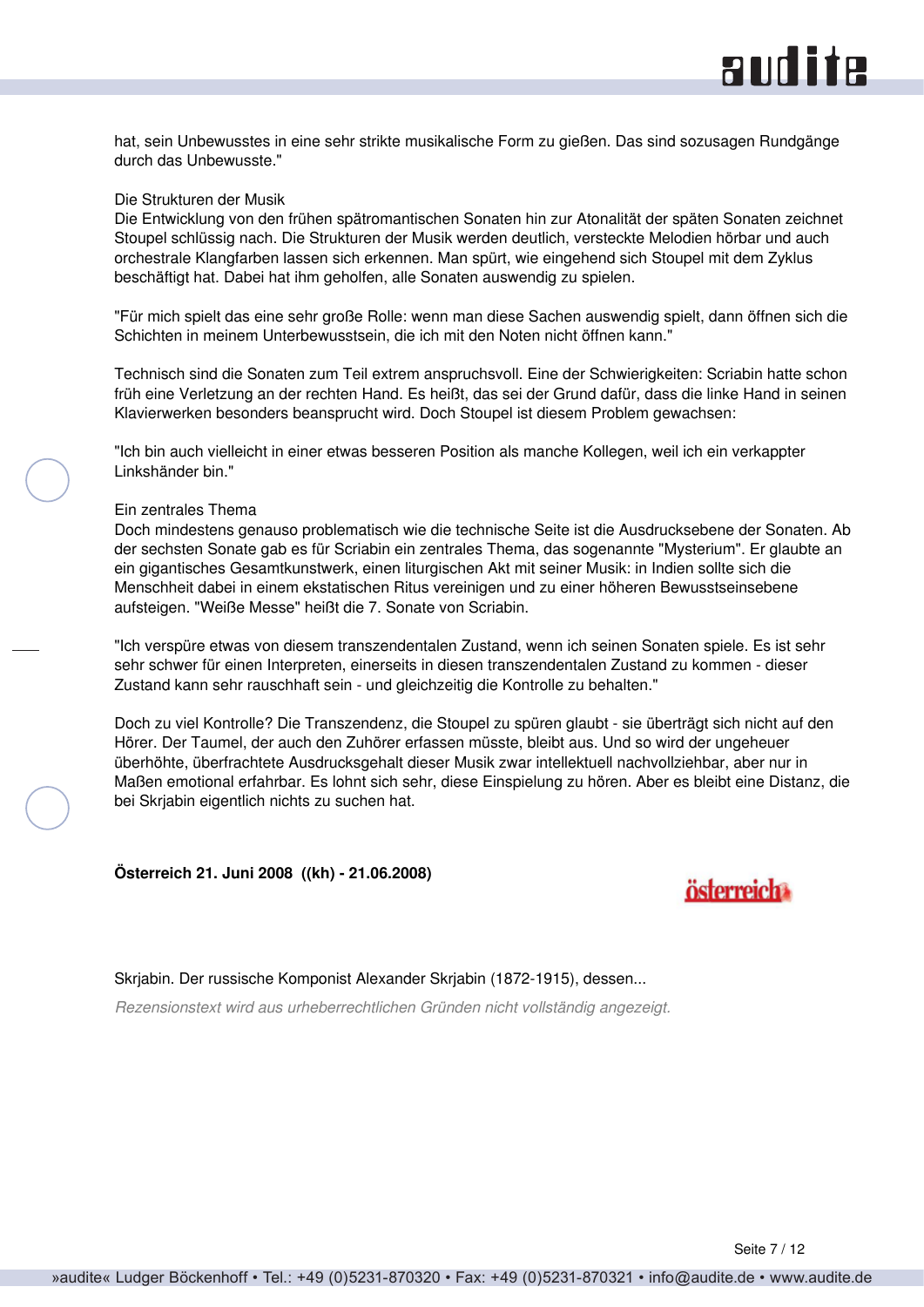<span id="page-7-0"></span>**Pizzicato 12/2008 (Rémy Franck - 01.12.2008)**



**Psychedelisch!**

Galt bisher die Gesamtaufnahme der Sonaten durch Igor Shukow als Referenz, muss man nicht neben, sondern vor diese Einspielung jetzt auch diese neue stellen, gespielt von dem russischen Pianisten und Dirigenten Vladimir Stoupel, der 1985 französischer Staatsbürger wurde und heute in Berlin lebt.

Hier passiert tatsächlich etwas, wenn man eine der CDs in den Player legt (und ich habe bewusst nicht mit der ersten Sonate begonnen, sondern mich gleich in die mystischeren späten Sonaten vertieft). Der erste Eindruck kam vom Klavierklang. So einen wohlproportionierten, natürlichen und den Hörer unmittelbar in Scriabins Welt versenkenden Sound hört man nicht oft. Das Klavier hüllt den Hörer sozusagen ein, nimmt ihn in sich auf, wird eins mit ihm, eine Wirkung, zu der natürlich die rauschhafte, psychedelische Musik Scriabins beiträgt. Man braucht nur die Augen zu schließen, und dann ist man in jenem irrealen Ambiente, in dem die Musik die perfekte Sinnestäuschung vollzieht, Körper und Geist leicht macht und uns durch Eis und Schnee, durch Feuerbälle und Lichtbögen jagt, durchs Dunkel wie durchs Sonnenhelle, wo nichts mehr greifbar wird und alles entschwindet. Stoupel bringt uns das gewaltige Herz des Komponisten so nahe wie sonst selten ein Pianist, mit einer Expressivität, der keine Grenzen gesetzt zu sein scheinen, mit pianistischen Mitteln, die vom Flüstern bis zum erregten Schrei reichen, mit Lyrismus wie mit Perkussion jene unendlichen Räume der Musik durchfliegen, die sich längst von der gemarterten Welt gelöst haben, Räume, wo nichts mehr greifbar ist, wo wir transzendiert die Särge der Wahrheit einer längst ausverkauften Erde hinter uns lassen.

#### **Radio Bremen Nordwestradio, Kammermusik (Wilfried Schäper - 05.09.2008)**

Der in Russland geborene Pianist und Dirigent Vladimir Stoupel hat ein wahres Mammutunternehmen vollendet: Auf drei CDs spielt der Künstler sämtliche Klaviersonaten von Alexander Skrjabin (1872 - 1915), 10 Stücke, die an der Schwelle zum 20. Jahrhundert ein enorm breites Spektrum abdecken. Skrjabins frühe Werke klingen noch sehr nach Chopin, sein Spätwerk nähert sich dagegen schon der Atonalität. Auch für die Weiterentwicklung der Sonatenform war der Russe Skrjabin eine wichtige Figur. Von der klassischen viersätzigen Klaviersonate führt sein Weg zu einer einsätzigen und extrem komprimierten Struktur. Skrjabins Sonate Nr. 3 aus dem Jahr 1897 ist dabei die letzte, die dem traditionellen Modell folgt.

**WDR 3 HörZeichen, 31.05.2008, 14:45 (Christian Kosfeld - 31.05.2008)**



radiobremen<sup>Q</sup>

Das Klavier war das wichtigste Ausdrucksmittel von Alexander Skrjabin, des... *Rezensionstext wird aus urheberrechtlichen Gründen nicht vollständig angezeigt.*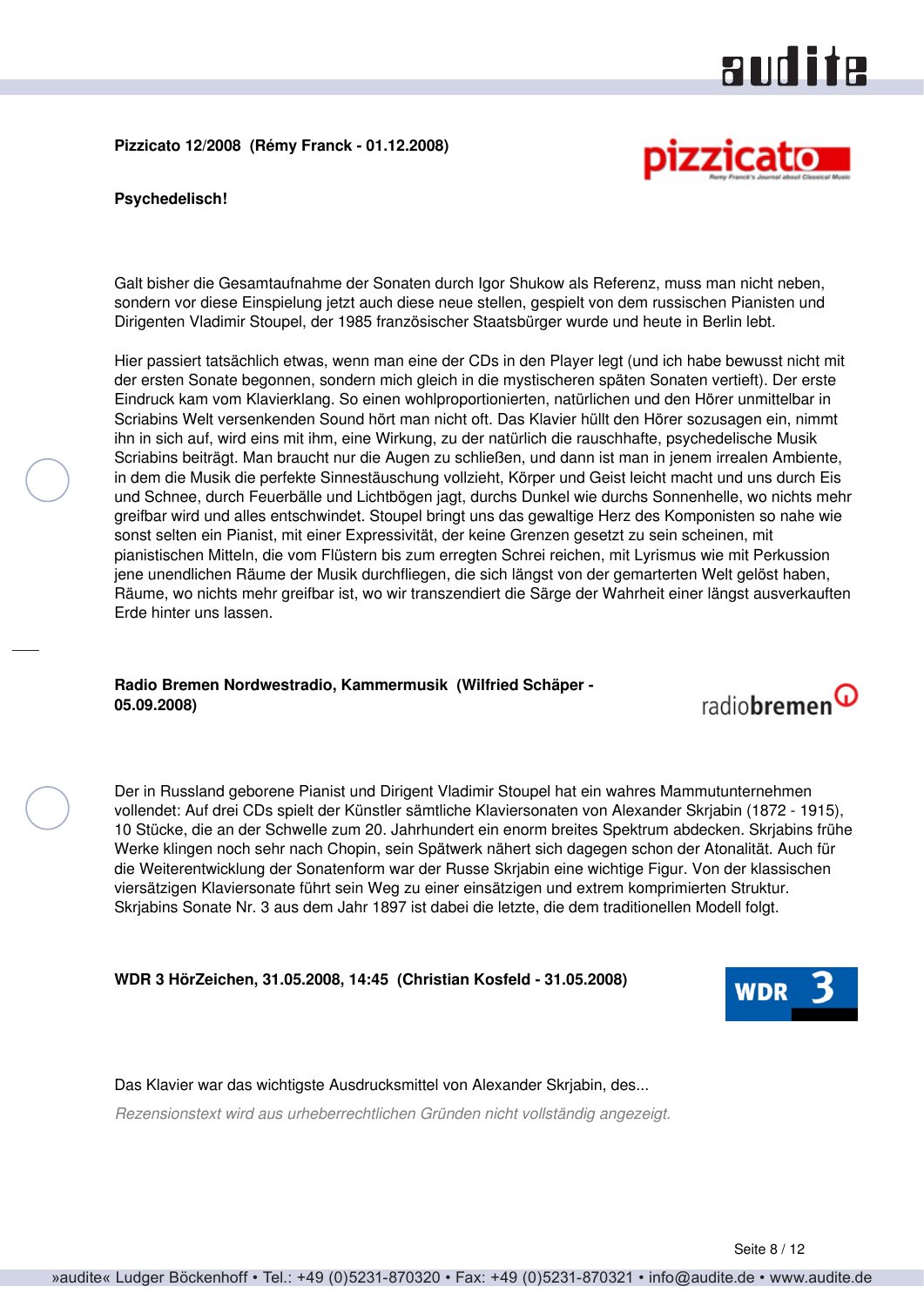#### <span id="page-8-0"></span>**www.ClassicsToday.com January 2009 (Jed Distler - 30.01.2009)**

While most Scriabin sonata cycles occupy two CDs, Vladimir Stoupel's requires a... *Rezensionstext wird aus urheberrechtlichen Gründen nicht vollständig angezeigt.*

#### **www.musicweb-international.com October 2008 (Gary Higginson - 31.10.2008)**

This is a worthwhile and valuable box of Scriabin's sonatas. It's especially good having them under one roof, as it were, especially when played by this young and exciting Russian pianist.

Friedrich Sprondel says in his booklet notes that the First Sonata of four movements can remind one of Chopin but oddly enough Rachmaninov came across to me. The score lacks pedalling indications but Stoupel tries manfully to cope with the complex of contrapuntal writing. Despite the passionate anger which Scriabin put into the work due to his arm injury and despite the commitment of Stoupel the work remains diffuse and without a clear structure. It is not a piece I will return to.

The Second Sonata is quite different. The impressionist textures of the long opening movement - there are just the two - are presented wonderfully. It's true that the work's complex rhythmic patterns are not put across but I'm not sure if that actually matters in the beauty and haze of a sound that prefigures Ravel. The second movement is marked presto and is a virtuoso piece which is actually quite difficult to follow in the score. On the whole, I prefer Alexander Melnikov on Harmonia Mundi (HMN911914) simply because I can hear more detail. The performance by Stoupel does however remain both fine and very enjoyable.

The Third Sonata is the most romantic. It is in four movements and nominally in F sharp minor. Its use of chromatic sequential passages, especially in the fourth movement is not only sometimes tedious but also, despite various key signature changes, makes a mockery of the key.

The first and third movements have related material as does the second and the fourth. The second movement has a very beautiful second idea, marked mostly pp which is almost reminiscent of Grieg. The third movement has a very memorable melody which Scriabin seems sad to leave. In this recording the work ends up being the longest in the set by far. I must confess to preferring Bernd Glemser on Naxos (8.555368) who not only shaved well over six minutes off the overall time but gives a tighter rendition of the outer movements giving them a greater feeling of direction. After all the finale is marked Presto! The problem seems to be sometimes that Stoupel is so keen to bring out the inner parts under the melody that a real sense of melody is lost.

I was encountering the Fourth Sonata for the first time. It's a short work of only two movements in another obsessively sharp key. The second is a faster and more developed version of the first but I wasn't surprised that it dated from the period of the Second Symphony. Here the chromaticisms are no longer decorative but add, especially in the first movement, a feeling of the mystical which from now on is to be significant.

When it comes to the Fifth Sonata Stoupel seems to come into his own. The Third and Fourth had been inspired by poetry but at the head of the score of the Fifth four lines are quoted beginning "I summon you to life, secret yearnings", the words which Scriabin also used for his 'Poem of Ecstasy' completed at the same time. Indeed it shares many characteristics with the Poem. These include the use of augmented harmonies which never seem to resolve, in ever chromatic passages; this despite the lack of major/minor key

# **audite**



**MuricWeb**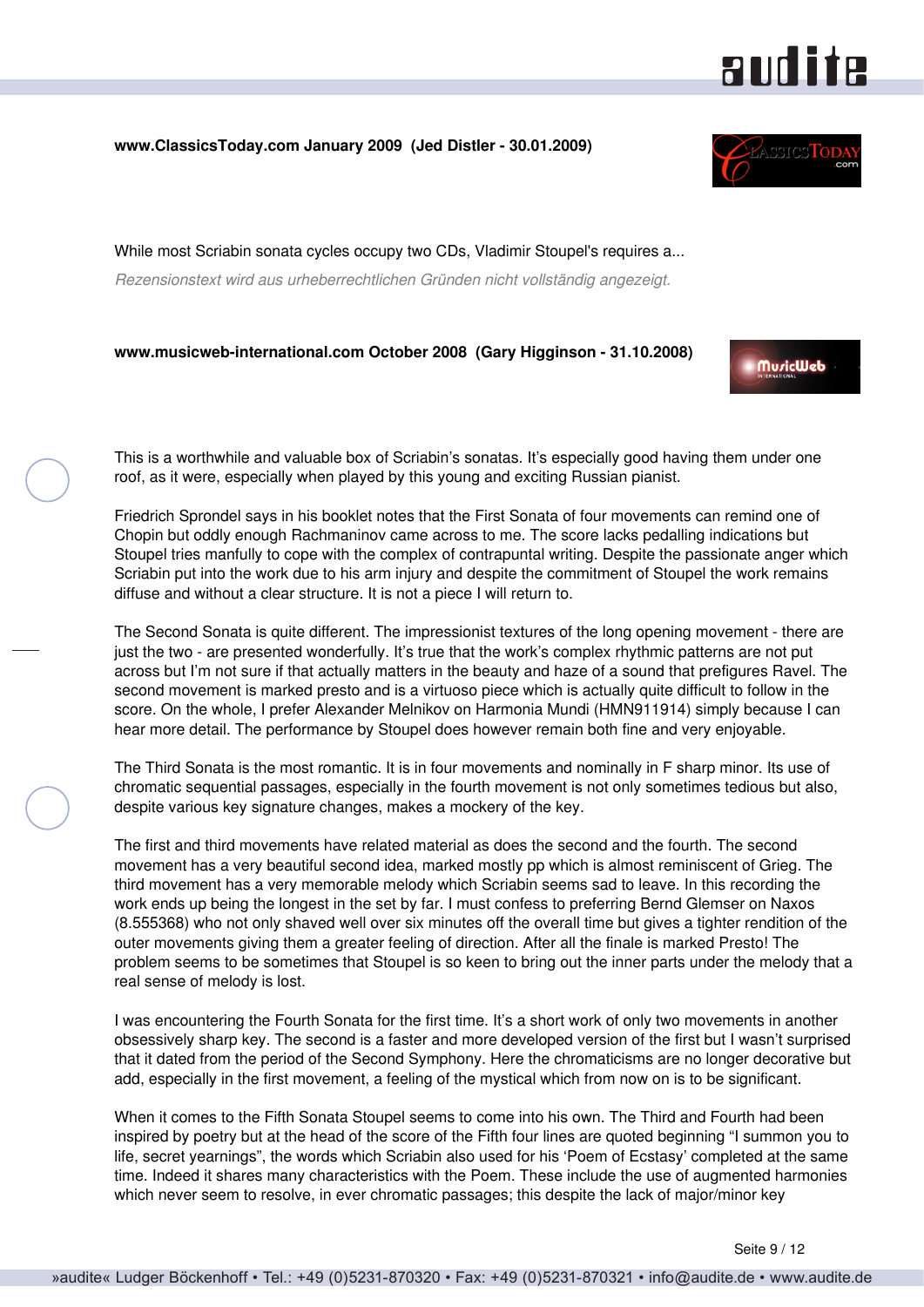structures and despite his insistence on using key signatures such as F sharp, E major, Db major. The two works are in one movement. The booklet notes for the Fifth Sonata just offer 'Allegro impetuoso - Con stravaganza' but it is not all like that. Indeed after just ten seconds we collapse into a 5/8 section marked Languido. Both ideas return and others offer similar sudden contrasts. This is where Stoupel wins over many other pianists: he is able to hold up these quixotic changes and still give a firm sense of structure. Unfortunately the recording here and in the set as a whole seems to be too bass heavy and the upper register of this piano is rather brittle. My advice is that you turn up the volume slightly above normal but reduce the bass. This produces a sound that is rich and warm.

The Sixth Sonata is of the same length and is also in one unbroken span, a form Scriabin was to adopt from now on. The so-called 'mystical chord' is used right from the start. It can also be heard as a significant sound in 'Prometheus - The Poem of Fire' which had just been completed. This chord, which commences the Sonata, consists of a perfect fourth, a diminished and an augmented fifth. The latter two intervals form the opening of the whole tone scale and this Debussian sound again draws the best from Stoupel. He obtains a silky tone from the unnamed piano. Scriabin was apparently frightened of this sonata and never performed it himself. It is for the most part written on three staves and is punctiliously full of expression marks.

The Seventh Sonata is subtitled 'The White Mass' the title being connected with the mystery of Man's relationship with the universe. It is even more improvisatory, chromatic and even atonal than the previous sonatas and yet culminates in a massive twenty-four note chord. I just wish that Stoupel had followed Scriabin's extraordinary markings a little more carefully. Often he seems to overlook 'poco vivo' or even 'molto piu vivo' and what about those marvellous bars marked Presto 'en un vertige'. Sadly he misses that moment. Just recently I heard the late Ruth Laredo's recording of this work (Nonesuch 73035-2) and was knocked over by her passion, total accuracy to the score and delicacy of touch and of pedalling. Look out for it.

The Eighth Sonata is my especial favourite. I suspect that this may be due, at least in part, to its clarity of form. The Lento introduction is so contrapuntally complex that Scriabin was forced to notate several bars onto four staves. The first subject is marked Allegro agitato and Stupel is neither Allegro nor agitato which is an emotion much needed at that point. When the ideas are recapped later he captures the mood more successfully. The 'Tragique' second subject is much more convincing and even more deeply felt later in the recap. Stoupel has a real grasp of the slow, dreamy sections but the faster ones sometimes find him becalmed in his reverie. A 6/8 Presto section, when it first comes half way through, is rather overlooked and the following Allegro seems to be of the same tempo. Nevertheless despite these points this is, overall, a beautiful and convincing performance.

We know that Scriabin had an obsession with the diabolical. The Ninth Sonata is subtitled 'Black Mass' though it was not his choice. In addition it seems to hover around the interval of the diminished fifth - the so called 'Devil's interval'. Despite these factors in this performance the Ninth Sonata certainly comes across as a beautiful and evocative piece. It is compact in form and length just quoting briefly at the end a reminiscence of its oscillating opening. For the Allegro section which constitutes the final third of the sonata, Stoupel takes a while to ease himself into the tempo. Once on his way it makes for a very impressive virtuosic display and reaches an almighty climax.

So we arrive at the Tenth and last sonata. Not for nothing has it been called the 'Trill' Sonata'. They are there because, to quote the composer, "this is a sonata about insects … Insects are born of the sun". Its form is remarkably similar to the Ninth Sonata. I haven't mentioned the myriad French expression instructions with which Scriabin litters the sonatas, phrases like "avec une ardeur profonde et voileé" and " avec ravissement et tendresse". Stoupel is excellent in this work and tries consistently to present to us these different markings. He is that little bit more careful and deliberate than Glemser as mentioned above and I feel that that is right in this physically demanding and intricate work.

Despite certain reservations, and wouldn't it be remarkable if there were none, this is a fine set. In addition one's admiration must go out to any pianist who can tackle these ten works and record them at a rate it seems of two a day. Although I have other versions there are moments in these performances which I shall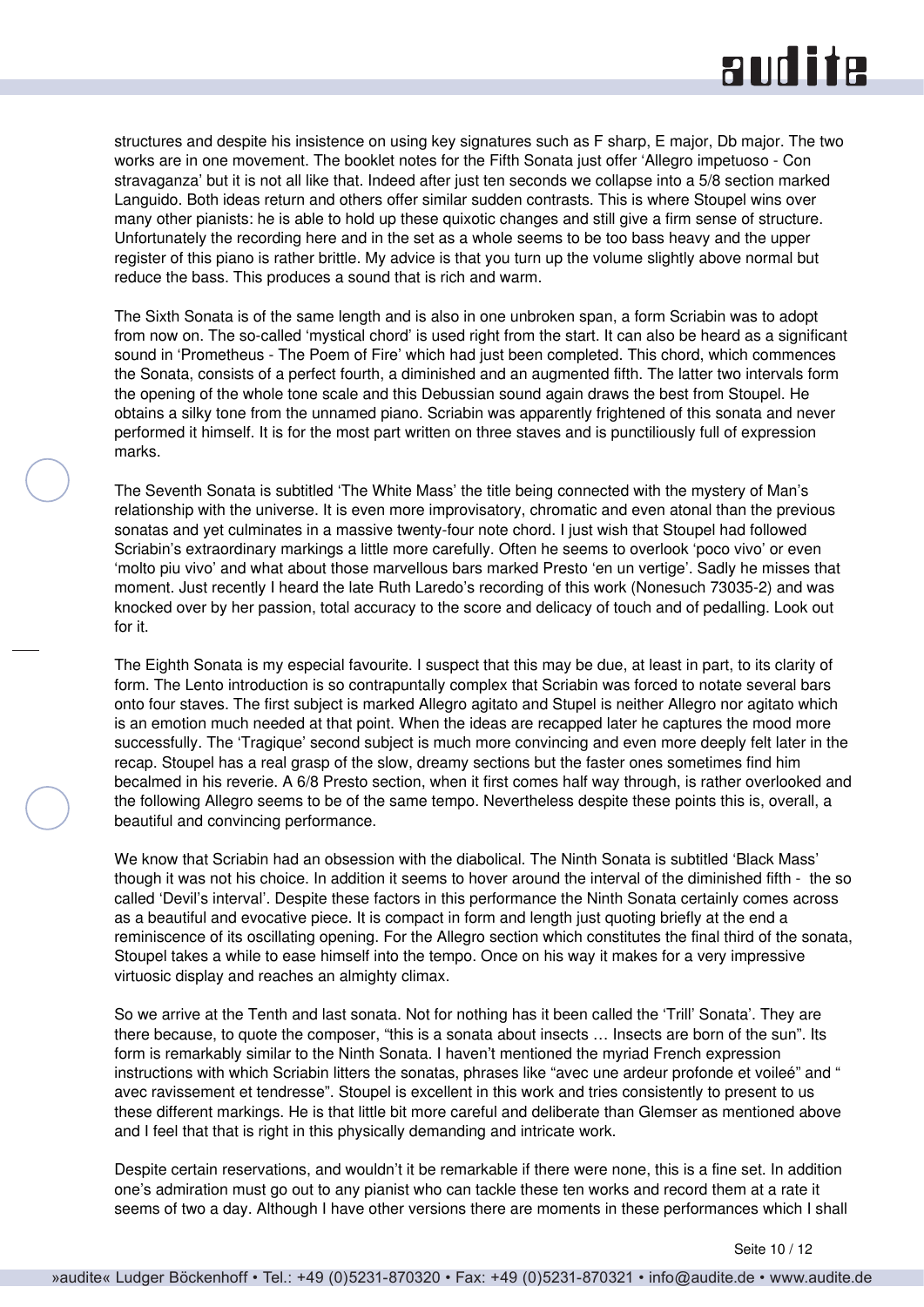treasure.